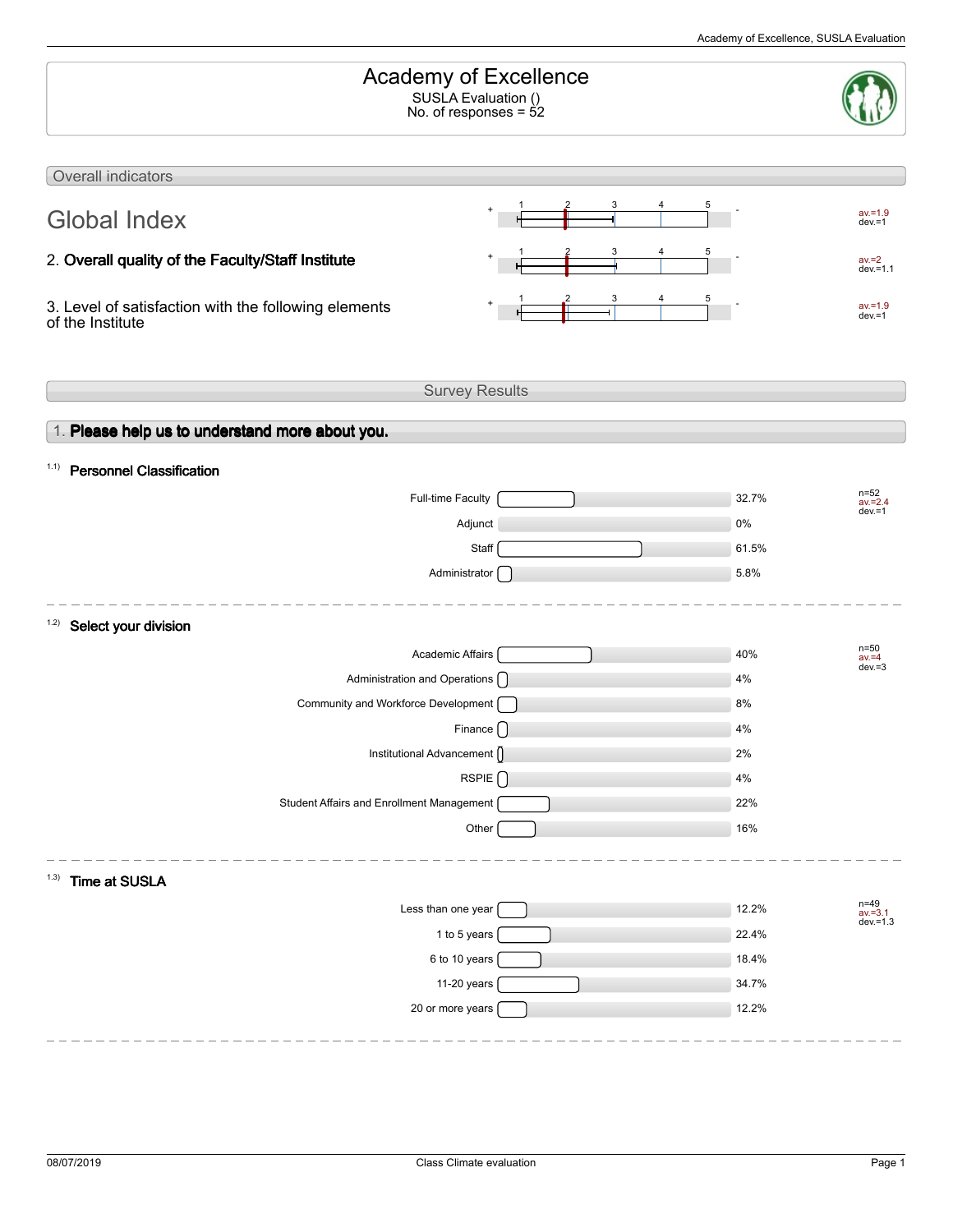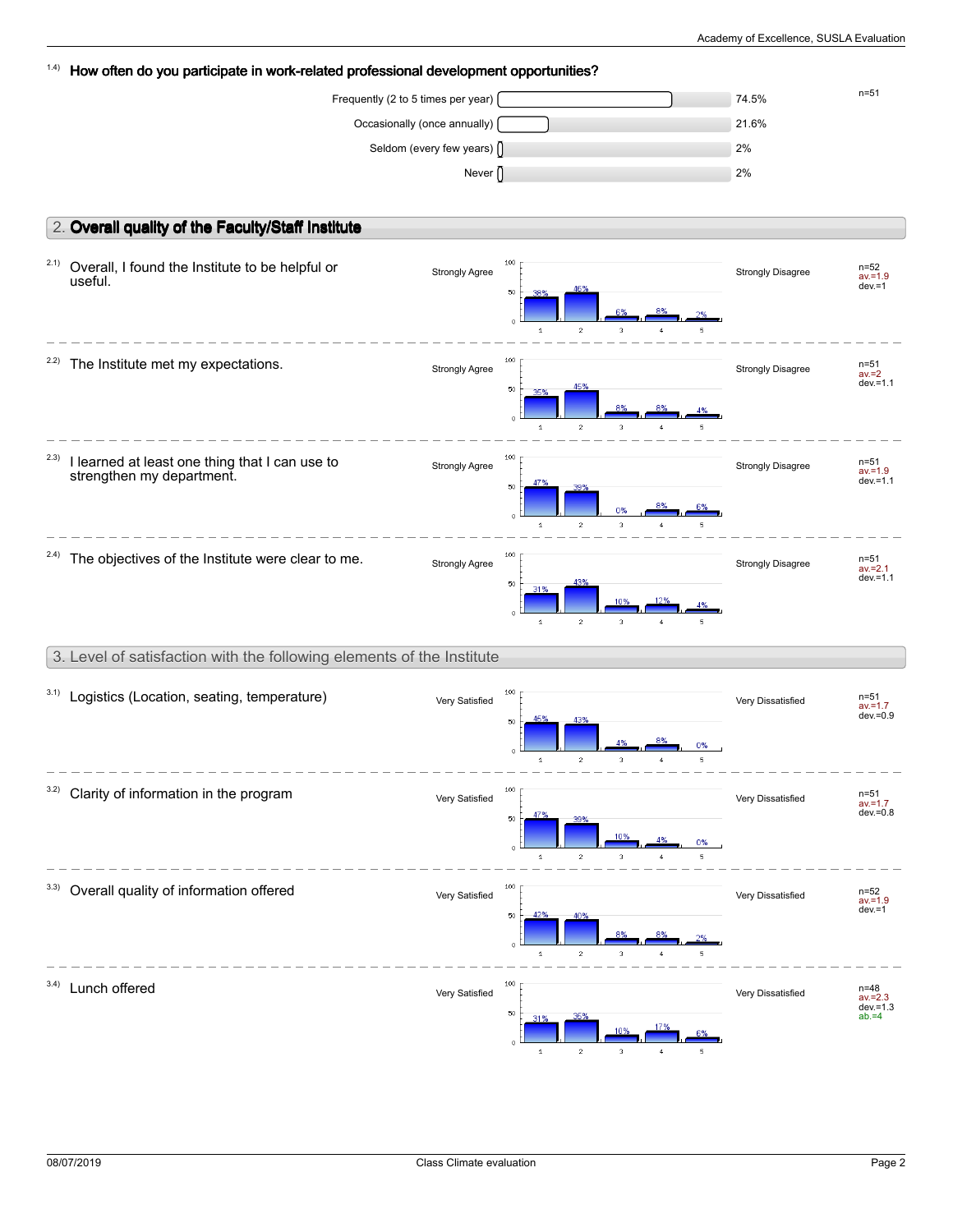|   |       | າ     | 3   |      |      |
|---|-------|-------|-----|------|------|
| x |       |       |     |      |      |
|   | 89.5% | 10.5% | 0%  | 0%   | 100% |
| 2 | 66.7% | 33.3% | 0%  | 0%   | 100% |
| 3 | 66.7% | 33.3% | 0%  | 0%   | 100% |
|   | 75%   | 0%    | 25% | 0%   | 100% |
| 5 | 0%    | 0%    | 0%  | 100% | 100% |
|   | 74.5% | 21.6% | 2%  | 2%   | 100% |

- 1: Strongly Agree
- 2: Agree
- 3: Neutral 4: Disagree
- 5: Strongly Disagree



### x: Overall, I found the Institute to be helpful or useful. y: **How often do you participate in work-related professional development opportunities?**

- 1: Frequently (2 to 5 times per year)
- 2: Occasionally (once annually)
- 3: Seldom (every few years) 4: Never